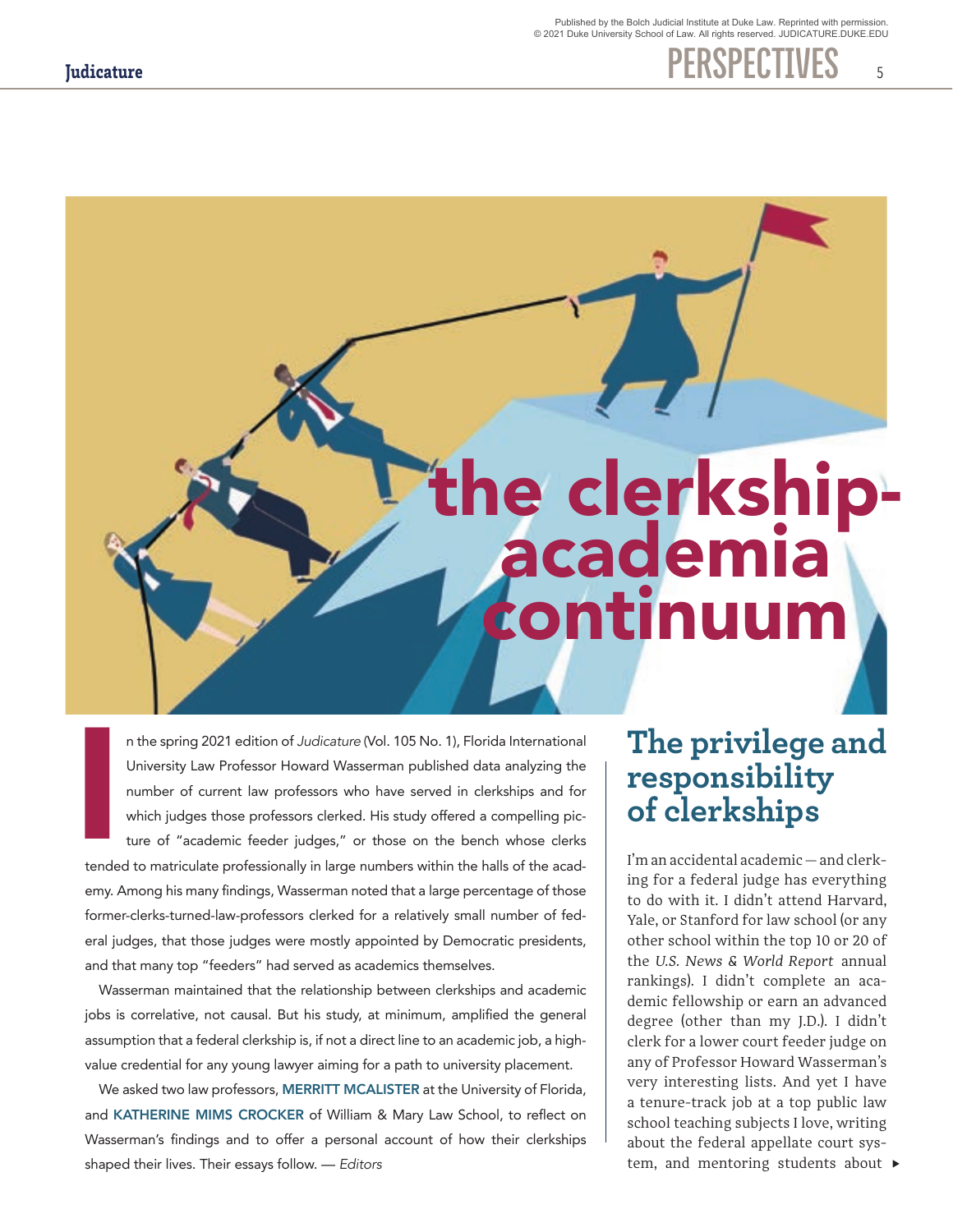Published by the Bolch Judicial Institute at Duke Law. Reprinted with permission. © 2021 Duke University School of Law. All rights reserved. JUDICATURE.DUKE.EDU

#### *Sometimes clerkships perpetuate privilege because they go to those for whom many doors are already open. Sometimes they open doors anew. For me, it was the latter.*

clerkships. I'm a statistical anomaly of sorts (that is, last year only three of 88 entry-level academic hires arrived without a fellowship or advanced degree and only a clerkship).<sup>1</sup>

The accident  $-$  a happy one  $-$  of my being an academic was made possible (perhaps entirely) by the equally unlikely event that Justice John Paul Stevens would select me as his law clerk for his final term on the Supreme Court of the United States. Justice Stevens, of course, is on Professor Wasserman's list of top Supreme Court academic feeder judges. But my path to Justice Stevens was atypical — and I tell my story here to underscore the enormous privilege that clerking confers and the responsibility of federal judges to bestow that privilege thoughtfully.

I am a proud graduate of the University of Georgia School of Law and a proud former law clerk to Judge R. Lanier Anderson III of the U.S. Court of Appeals for the Eleventh Circuit. I had incredible professors who encouraged me to think deeply about the law and to reach far — indeed, to aspire to clerk on the Supreme Court. My experience with Judge Anderson taught me to focus carefully on the record and about the limits of judging within a system of precedential constraint. I also learned that, if all federal judges are cut in Judge Anderson's mold, they are kind, thoughtful, good people trying to do their best in a difficult job.

Once I got over a healthy dose of imposter syndrome, I realized that I could do the work of being Justice

Stevens's law clerk, too. I was as good a lawyer and writer as many of my lawclerk peers (though not all — I worked with some truly dazzling legal minds). Where we went to school and for whom we clerked before mattered less than where we were then; the flash of lightning that brought each of us to One First Street for a year was an equalizer.

And it was, truly, a lightning strike. I counsel students at the University of Florida Levin College of Law who are as talented as I who will never see the inside of a justice's chambers at the Supreme Court. And it is an accident of circumstances that will set their career path in one direction and that set mine in another. The chance that Justice Stevens pulled my application from the pile changed the course of my career and, frankly, my life. It's something I don't always talk about in such blunt terms — even when advising students who are interested in serving as law clerks to federal judges. Clerkships — especially clerkships at the highest level of our federal system — open doors to opportunities that allow for career choice and freedom. I am an academic because Justice Stevens hired me. The value of that elite credential has far outweighed the very sizeable bonus I earned for it when I entered private practice after clerking. The privilege — in every sense of the word — that comes with clerking is enormous. Clerkships open career doors that sometimes remain closed to those without it; Professor Wasserman's academic feeder judges' data underscore that observation. Former law clerks to elite federal judges — myself included, now — don't become law professors because they were law clerks, necessarily, but those credentials perform signaling functions and create networks and opportunities that those without the same credentials often must work harder to achieve.

That's not to say that non-clerks don't get hired for all sorts of fantastic jobs, including academic ones; of course, they do. But the clerkship creates a glide-path for some of us. I try not to take that for granted for even a second. I am the beneficiary of enormous privilege — privilege that allowed me to be a statistical anomaly. Privilege I owe to Justice Stevens and, before him, to Judge Anderson, who both took a chance on me, despite the fact that I didn't take the traditional path to either of those opportunities. Sometimes clerkships perpetuate privilege because they go to those for whom many doors are already open. Sometimes they open doors anew. For me, it was the latter. And there's not a moment I'm not grateful for it — and cognizant of how lucky I am to have the best job in the world (short of, perhaps, being a federal judge).



**MERRITT E. MCALISTER** is an associate professor of law at the University of Florida Levin College of Law, where she teaches and writes in the areas

of federal courts, judicial decision-making, constitutional law, and court administration.